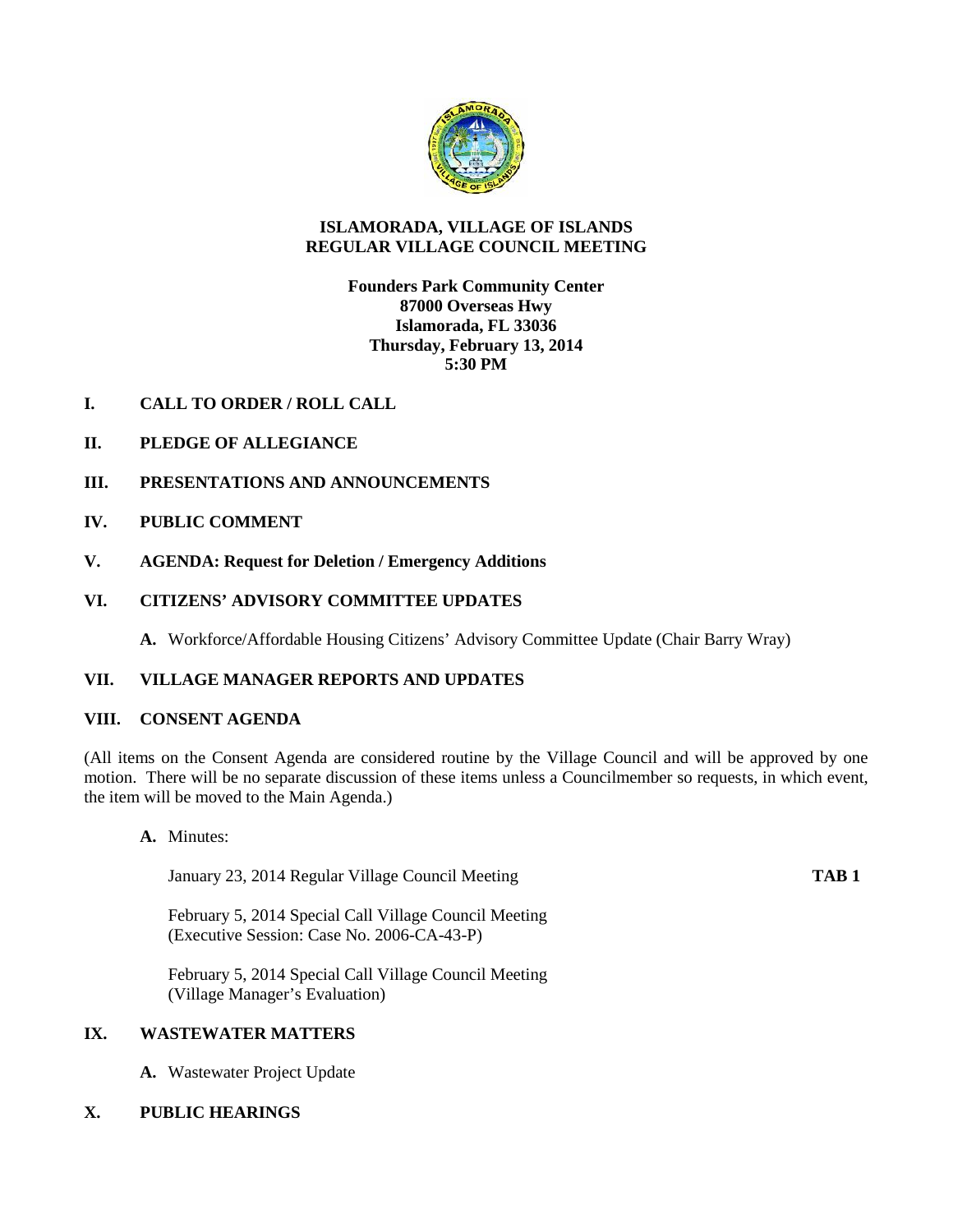**A.** Florida Small Cities Community Development Block Grant Program Second Public Hearing **TAB 2**

**A RESOLUTION OF THE VILLAGE COUNCIL OF ISLAMORADA, VILLAGE OF ISLANDS, FLORIDA, AUTHORIZING THE SUBMISSION OF A GRANT APPLICATION TO THE FLORIDA DEPARTMENT OF COMMUNITY AFFAIRS SMALL CITIES COMMUNITY DEVELOPMENT BLOCK GRANT PROGRAM, AUTHORIZING THE VILLAGE MANAGER TO EXECUTE THE APPLICATION, AWARD AGREEMENT, PROGRAM DOCUMENTS, AND ALL NECESSARY DOCUMENTS AND PROVIDING FOR AN EFFECTIVE DATE**

**B.** Florida Small Cities Community Development Block Grant \$125,000 Fund Match **TAB 3**

**A RESOLUTION OF THE VILLAGE COUNCIL OF ISLAMORADA, VILLAGE OF ISLANDS, FLORIDA, APPROVING MATCHING FUNDS IN SUPPORT OF THE VILLAGE'S FY 2013 GRANT APPLICATION FOR THE FLORIDA DEPARTMENT OF COMMUNITY AFFAIRS SMALL CITIES COMMUNITY DEVELOPMENT BLOCK GRANT PROGRAM; AND PROVIDING FOR AN EFFECTIVE DATE**

- **XI. ORDINANCES**
- **XII. QUASI-JUDICIAL**
	- **A.** Application for Major Conditional Use (MJ-13-01) by 81001 Overseas Highway, LLC **TAB 4**

**A RESOLUTION OF THE VILLAGE COUNCIL OF ISLAMORADA, VILLAGE OF ISLANDS, FLORIDA, CONSIDERING THE REQUEST BY 81001 OVERSEAS HIGHWAY, LLC FOR MAJOR CONDITIONAL USE APPROVAL FOR THE DEVELOPMENT OF A 22,237 SQUARE FOOT SUPERMARKET ON PROPERTY LOCATED AT 81001 HIGHWAY ON UPPER MATECUMBE KEY, AS LEGALLY DESCRIBED IN EXHIBIT "A;" WITHIN THE HIGHWAY COMMERCIAL (HC) ZONING DISTRICT; PROVIDING FOR THE TRANSMITTAL OF THIS RESOLUTION TO THE FLORIDA DEPARTMENT OF ECONOMIC OPPORTUNITY; AND PROVIDING FOR AN EFFECTIVE DATE**

## **XIII. RESOLUTIONS**

**A.** Resolution Approving Nonresidential Building Permit Allocation System Rankings **TAB 5** and Awards Quarter 1 of 2014 (Closed Noon on January 31, 2014)

**A RESOLUTION OF THE VILLAGE COUNCIL OF ISLAMORADA, VILLAGE OF ISLANDS, FLORIDA, APPROVING NONRESIDENTIAL BUILDING PERMIT ALLOCATION SYSTEM RANKINGS AND AWARDING NONRESIDENTIAL BUILDING PERMIT ALLOCATIONS FOR QUARTER 1 OF 2014; AND PROVIDING FOR AN EFFECTIVE DATE**

**B.** Resolution Approving Transfer of Properties from of Monroe County Land Authority **TAB 6** and Authorizing a Conservation Easement